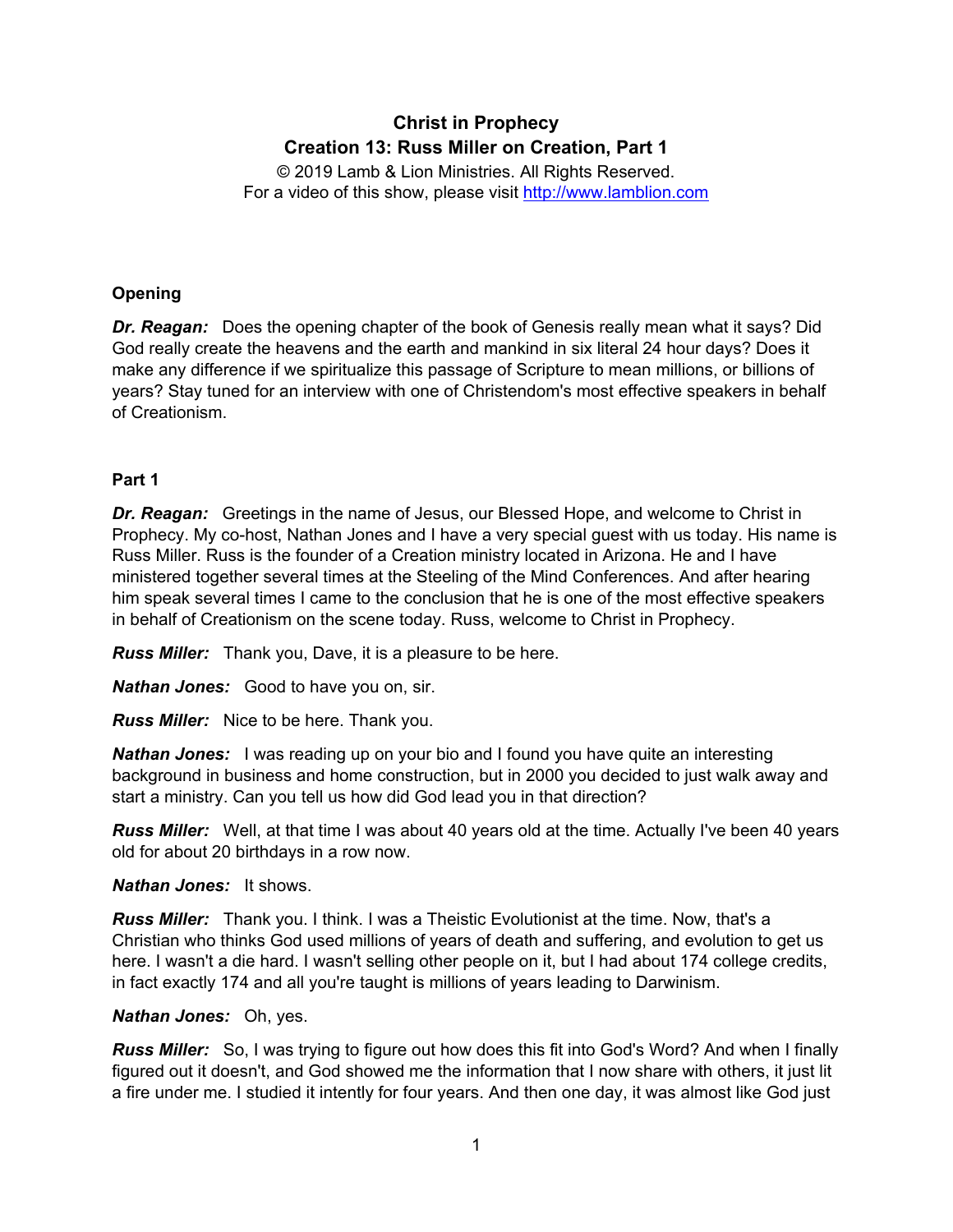said, "Russ, here's what I want you to do." My plan was to retire at the age of 49, spend the rest of my life playing golf, hunting buffalo in Zimbabwe, you know the important things in life. God had a whole different plan for me all along. And I ended up giving my business to a fella who worked for me for 13 years. I went to my wife Joanna, I said, "You know I think this is what God wants me to do." And she's a real godly woman. She said, "If you feel God wants us to do this, this is what we need to do."

*Dr. Reagan:* Well, that was a confirmation.

*Nathan Jones:* Yeah.

*Russ Miller:* Yes, it absolutely is. And also I can hold it against her when things get rough.

*Dr. Reagan:* Well, I always get excited when I meet somebody who has the faith to do what you did, give it all up, and step out in faith.

*Russ Miller:* And my wife right along with me, Dave. And so, we went into the ministry cold turkey 20 years ago, walked away from our business. And that's what we've done now for about 20 years.

*Nathan Jones:* What do you call the ministry?

*Russ Miller:* Well, Creation, Evolution & Science Ministries is the official name, creationministries.org is the website. And a lot of people call us that.

### *Nathan Jones:* Okay.

**Dr. Reagan:** Well, Russ your website features your motto, and I've written it down here quoting you, "You don't have to believe anything I tell you. All I ask is that you look at what I show, and weigh it against anything that has you believing in anything other than what the Bible says. And for anyone who does that," you say, "they will find the answer to be a 'no brainer.'" Explain.

*Russ Miller:* Absolutely. There is a reason the secularist own the system, and they only allow kids to see their side, their interpretation of the evidence. You know, Dave people ask me all the time, "Hey, Russ what evidence do you have the Bible's true?" I always give them the same answer, "I have the exact same evidence that Atheists use to say it's not true." You see it's never been about the evidence because we all live in the same world, and the same universe. We all have the exact same evidence. It is about who gets to interpret the evidence. Secularists own the system and they interpret the world through their belief which is millions of years leading to Darwinism. Based on their being no global flood, and their interpretation is taught as science today. When it's not science, it's their biased interpretation. So, I just show people that actually the biblical interpretation fits the evidence like a hand in a glove, and that real science is a believer's best friend. But like 1 Timothy 6:20-21 tell us we have to be aware of science falsely so called, which many professing of error concerning the faith. I'm there to help folks see the truth of God and His Word through the world that we live in.

*Dr. Reagan:* Well, you just said something that I've heard you say a hundred times at these conferences where we've spoken together it's like a broken record over and over, and that is science is Creationism's best friend.

*Russ Miller:* It is. You know most folks today, Dave, don't realize it. They think they're opposed. That's--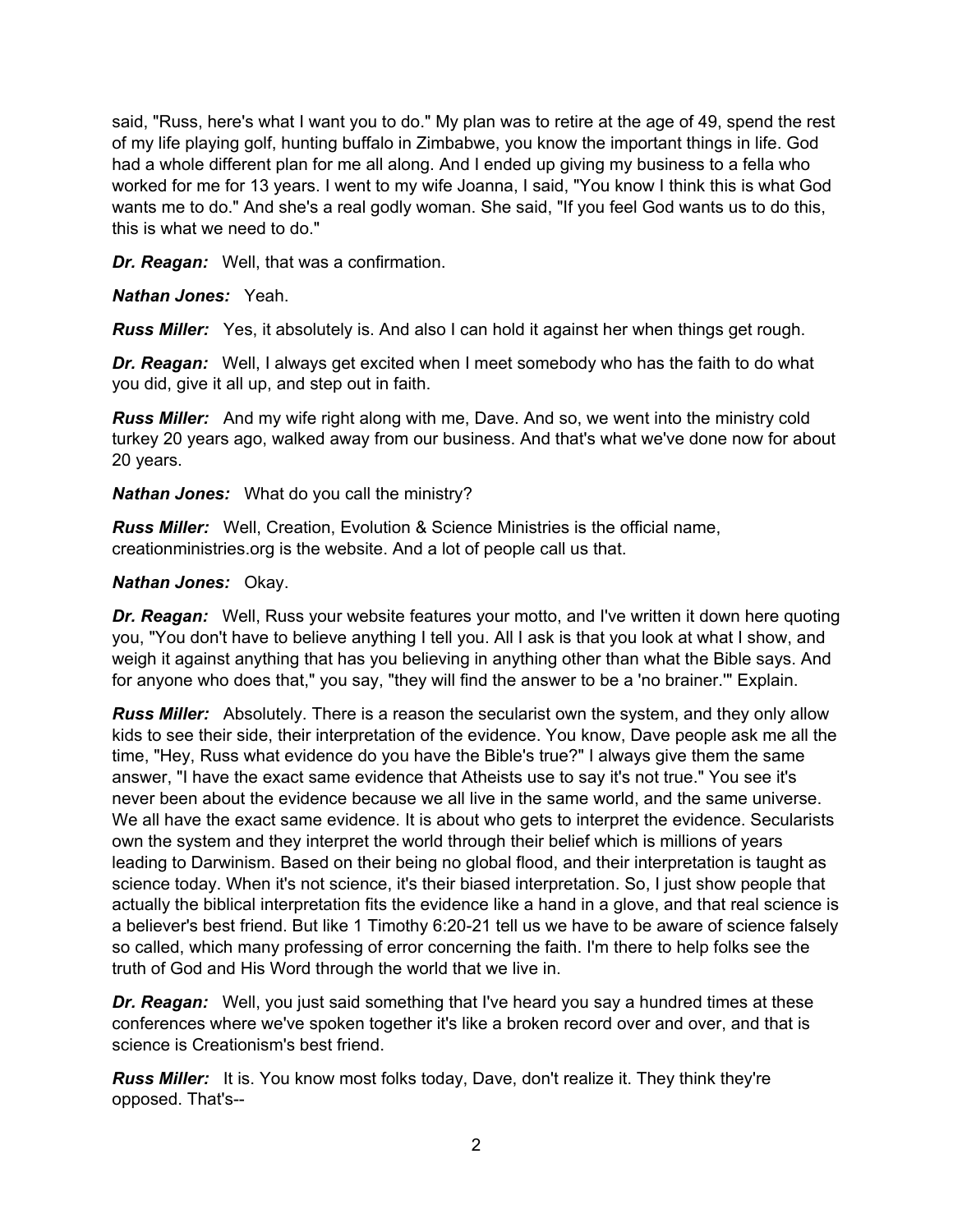### *Dr. Reagan:* Just like we say here.

*Russ Miller:* That is secular indoctrination. That's all propaganda. Most folks don't realize it today because it's not taught but over 80% of the branches of modern science were started by Bible believing Christians in order to study God's creation. There wouldn't even be science today if weren't for Christianity. We thought there was an Intelligent Creator, He probably put some laws and principles in place to govern His creation. And if we would study the creation we could discover some of those things and put them into our own lives and improve our lifespans, and standards of living. And that is what lead to modern science. It pulled us out of the Dark Ages. But that's been undermined, science has been undermined over the last 150 years by secularists.

**Dr. Reagan:** I have actually heard scientists says more than once that you cannot be a scientist if you believe in Creationism. I've heard them say that. And yet the greatest scientists who ever lived was a person who believed in Creationism and that's, Sir Isaac Newton.

*Nathan Jones:* Sir Isaac Newton, yeah.

*Russ Miller:* Newton, Pascal, Kepler, Bacon, on and on you can go the father of the scientific technique was a biblical Creationist.

*Dr. Reagan:* One of the trustees of our ministry is a man by the name Dr. James Hugg. And James is an incredible scientist. He is sort of genius I guess. He went to Stanford University when he was in his teens, and he was their star student. And when he got ready to get his PhD in Nuclear Physics, was what he was going to do it, they were questioning him and he, and they found out that he believed in God. They were astonished. Now, this was a long time ago, this was not recently, this is back probably the 50's, 60's. I'd say the 60's. And they said, "How could you go through our program and end up believing in God? Why didn't you tell us before you came that you believed in God?" They were offended. He said, "I didn't." He said, "I became a believer by studying your science." And they said, "What do you mean?" He said, "It was geology that convinced me." He said, "I looked at the geological record," and he said, "it just suddenly dawned on me that the best scientific explanation of it is a worldwide flood."

*Russ Miller:* Absolutely.

*Dr. Reagan:* And he said, "That led me to the Bible and to God."

*Russ Miller:* Yes. Yes. And see he's a real scientist. He looked at the evidence and he made the best interpretation. That's what real science does. But false science is what they were trying to force him to cowtell to their religious interpretation; their faith based interpretation. Which is what all scientist have to do today.

*Dr. Reagan:* One of the things you mentioned that I wanted to talk about is that you mentioned how our kids are being brainwashed in schools today by only one view point. You know back in the 20's when they had the Scopes Trial the Evolutionists said over and over, "All we want is just the opportunity to present our side of the question." And once they were given the opportunity it was suddenly, "We don't want you giving your side at all."

*Russ Miller:* Exactly.

*Dr. Reagan:* We're shut out.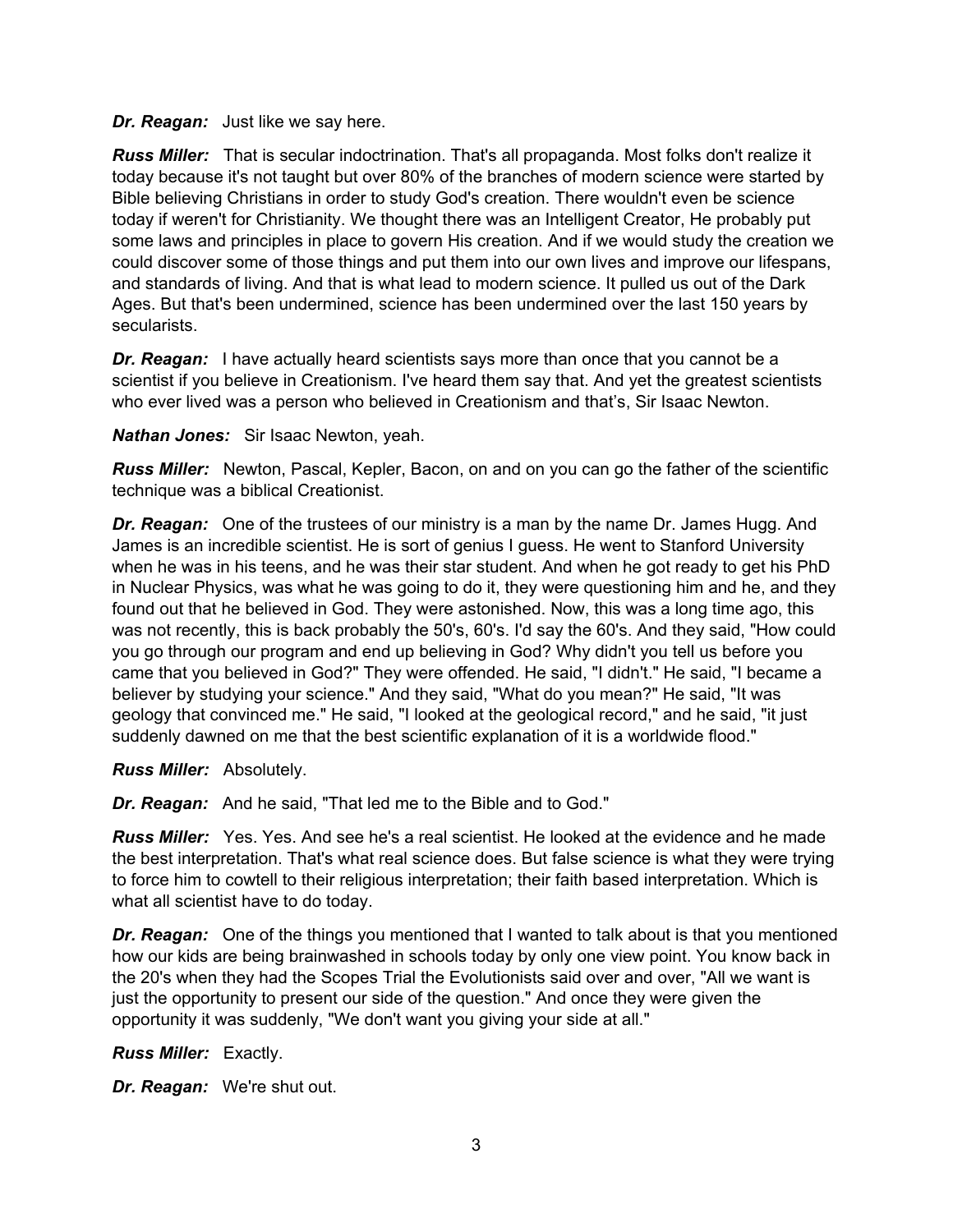### *Russ Miller:* Exactly.

*Dr. Reagan:* And now only one side is presented.

*Russ Miller:* And it is kept afloat by lawsuits, coercions, blackmail, etcetera. They cannot stand up to the real facts. I can go onto a college campus and destroy Darwinism in just a matter of minutes. It's easy to do. Age of the earth takes a little bit more time, but it's the foundational issues. But there's just more things to cover. You have to explain how the global flood wipes out the old earth beliefs. And that takes a little bit of time to go over. Well, Russ, then why when you talk to evolutionists they always call it the Theory of Evolution. And then you'll say, "Well, you just said theory." And they'll laugh, "Ha-ha, no, it is a proven science."

# *Dr. Reagan:* Right.

*Nathan Jones:* Why is it the Theory of Evolution but they are not ready to say it's a fact, but they'll say it is a proven science? Blows my mind.

*Russ Miller:* Well, you know actually it confuses me why they call it a theory, when they're talking about Darwin's Theory. I mean in real science, and they do call it a theory today, I'll give them that. But in real science you start out with evidence. And then you make a story, they call it a hypothesis that fits the evidence. And if that hypothesis stands up to years and years of scientific scrutiny and testing, and new evidence is found that supports that theory, eventually it becomes a law. Well, Darwin's Theory actually started out with evidence that the Bible was true, he misinterpreted it. They've spent 155 years trying to find proof of Darwinian change, none has ever been found. If it were a real scientific theory it would have been discarded 100 years ago. Even toward the end of Darwin's life he realized he'd found no evidence that supported his theory, which is a weak hypothesis at best. And however, the secular world latched onto it. You know, Dave, one thing I tell folks, and Nathan, is Satan is really good at what he does. And when we scoff and we underestimate him we need to realize he is an expert at misleading people, and lying. And he was able to use this lie, and he is still using it today to mislead not millions, but billions of people.

*Dr. Reagan:* You know Darwin actually said in his writing that it was going to be difficult for people to believe in what he was saying considering the complexity of the eye. What about the complexity of DNA?

*Russ Miller:* Oh, it's, when the RNA DNA system became even slightly understood it should have brought any debate about Darwinism having taken place to a screeching halt. It is so complex--

*Nathan Jones:* Just so people who don't know, DNA is the building blocks, it is the code that tells us what we are, right?

*Russ Miller:* It codes. In fact in each of our cells, not our red blood cells, but each of our cells, and we are made of an estimated 75 trillion cells. Can I just talk about those numbers for just a moment? We don't understand those big numbers, they are beyond human comprehension. But let's just take a minute of time, 60 seconds. Well, a million seconds ago was 11 days ago. A billion seconds ago is back in 1988, that is the differences between a million and a billion. And a trillion seconds would have been 30,000 years ago. Well, we're made up of 75 trillion cells. And each of our cells contain two billion base pairs of genetic information per cell. And it is so complex it reads forwards and backwards, our best technology only reads in one direction. And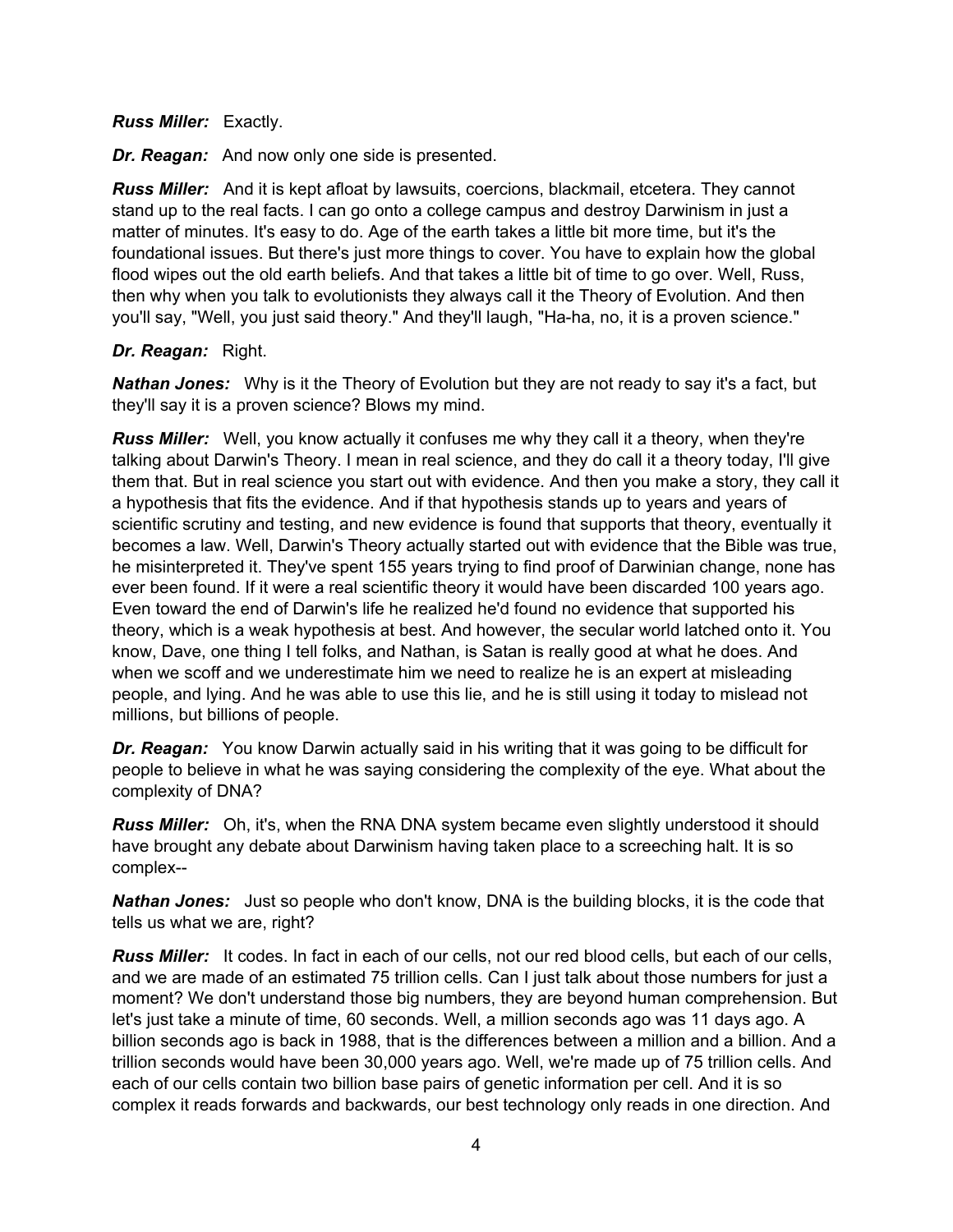it so compactly designed that the genetic information to code all 7 billion people on earth could fit into a container the size of an aspirin.

*Nathan Jones:* No, way.

**Dr. Reagan:** We are supposed to believe all that happened by accident?

*Russ Miller:* That's what we're told.

*Dr. Reagan:* To me it is like standing in front of Mount Rushmore and saying, "Wow, isn't it amazing what can happen accidently through erosion!"

*Russ Miller:* Exactly. It would make more sense to believe that Mount Rushmore came about by wind and rain erosion then DNA came about by random chance and accident. It's just really mind boggling. But it's really Satan versus God. This is a war we're in.

**Dr. Reagan:** Well, we're going to take a break here and be back in just a moment, and pick up where we left off.

# **Part 2**

*Nathan Jones:* Welcome back to Christ in Prophecy and our interview with Russ Miller, the founder and director of Creation, Evolution & Science Ministries, located in Arizona. Russ, well it seemed as the Theory of Evolution became more and more popular Christians started getting defensive; and they tried then to reconcile evolution with the Bible, and they created things like the Day Age Theory, and the Gap Theory. Could you tell us about the Gap Theory and why the Gap Theory isn't correct?

*Russ Miller:* Well, the Gap Theory was the first manmade attempt to fit the secular belief of millions of years of time into the Word of God. The secular belief is based on there never having been a global flood, this is actually foretold would take place in 2 Peter 3:3-6, in the last days scoffers would deny Jesus' return, and deny there was ever a global flood. And you have to ask yourself, "Why would they deny a global flood?" Well, because the old earth beliefs that are worshipped today, that are now the foundation for Darwinism, Secularism, Humanism, etcetera are all based on there never having been a global flood. They are based on the earth's crust forming slowly. Global flood explains how it formed quickly, wiping out the old earth beliefs. So, the Gap Theory. The Gap Theory was the first attempt by mankind to alter God's Word and fit those secular beliefs into Gods' Word. So, they say between Genesis 1 verse 1, and 1 verse 2, you can't come much more quickly than that.

*Nathan Jones:* Right after the first verse.

*Russ Miller:* There was a gap, could have been billions of years. And that's when all these strata layers formed.

*Dr. Reagan:* They claim there was a worldwide flood then, don't they?

*Russ Miller:* They do. They say the earth crust is from this, I call it the non-biblical creation, they teach there was a different creation. It's not found in the Bible. It is a non-biblical creation and that Satan and his minions were banned to the non-biblical earth and they messed it up so bad. Now, follow me on this one, they messed it up so bad that God destroyed it, and that's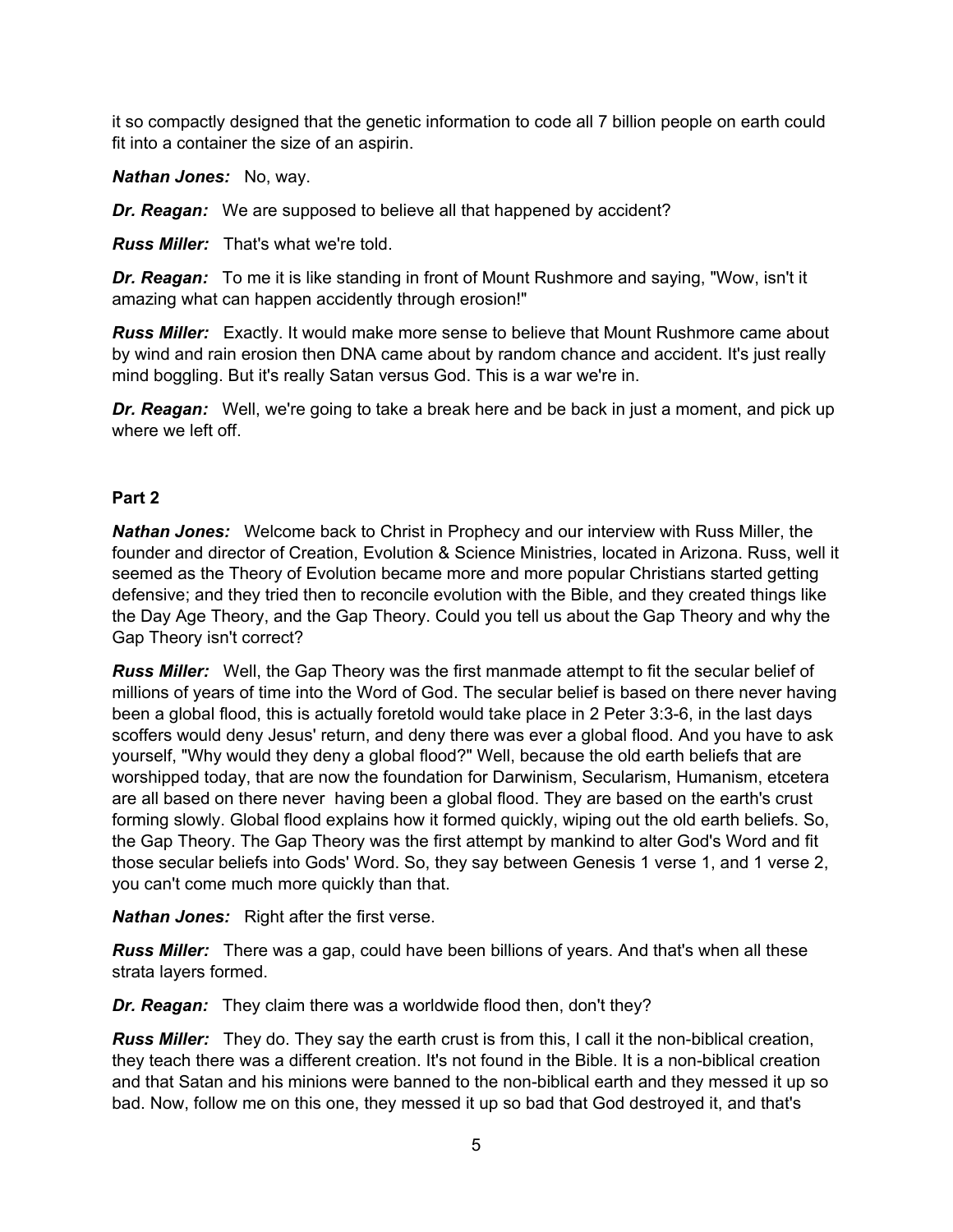when you pick up with Genesis 1 verse 2, and now God makes the biblical creation. Follow me on this, leaves it full of Satan and his minions, who He just destroyed the other creation because of, and calls it very good. There's a problem there.

*Nathan Jones:* That just disproves it pretty much right there, doesn't it?

*Russ Miller:* Yeah. And then it goes--there is a lot more problems with it. But even right there that should end the compromise.

*Dr. Reagan:* This puts also puts death before sin, doesn't it? Explain that.

*Russ Miller:* And Dave, that's the key. And most Christians today they'll say, "Oh, it doesn't matter if God used a day or a million years." Well, first of all there's several issues. First God's Word if you can't believe in the beginning God created why read any further than that? Secondly you're handing the enemy the victory because millions of years is the foundation of Darwinism, Naturalism, Humanism, etcetera. But even more from a Christian's stand point Christians today can't ask the simply question, I'd say 98% of Christians can't answer this question: How could we have a loving God that allows a world full of death and suffering? The reason we've lost that answer because of old earth beliefs inundating the Church. The Gap Theory puts death before Adam. The biblical message found in Genesis 1 and 3, which is why Creation is under relentless assault from the enemy is that God gave us a perfect creation. Adam's original sin corrupted it bringing in death. So, let me go back to that question: How could there be a loving God in a world full of death and suffering? The biblical answer is well, God didn't give us the world the way it is today full of death and suffering. God gave us a perfect creation. What happened to it? Adam original sin. This brought on the curse allowing death to enter. And that is why we live in a world full of death and suffering, and yet we have a loving God. How loving is that God? Despite our sin, which is rebellion against Him, He sent His only begotten Son to suffer and die on a cross because there is nothing you and I can do to redeem ourselves. We can't be righteous in the eyes of the heavenly Father who is perfect. So, He sent His only begotten Son to suffer and die in our place. You can't get more loving than that.

# *Nathan Jones:* No.

*Russ Miller:* You cannot have a more loving God. But because we as Christians have put death with all these Old Earth beliefs before Adam. Think about this, once you've accepted or taught that death existed before Adam, you can't teach Adam's sin brought in death, separating us from God requiring our redemption. The foundations have been destroyed.

*Nathan Jones:* So, where science and the Bible actually work together. The idea of the Gap Theory in the Bible doesn't work together. It sounds like it actually disproves the biblical account.

*Russ Miller:* It absolutely undermines the foundation of the Gospel message. And it was actually the Old Earth beliefs were deliberately designed about 210 years ago to get people to trust that death existed before man. Well, then we immediately start putting it into the Bible.

*Dr. Reagan:* You know when people talk, also start talking to me about how those days in Genesis are really millions of years, or billions of years, or whatever, I always turn them over to Exodus 20 where it says, "Remember the Sabbath day to keep it holy, for in six days the Lord made the heavens and the earth, and the sea that is in them, and rested on the seventh day."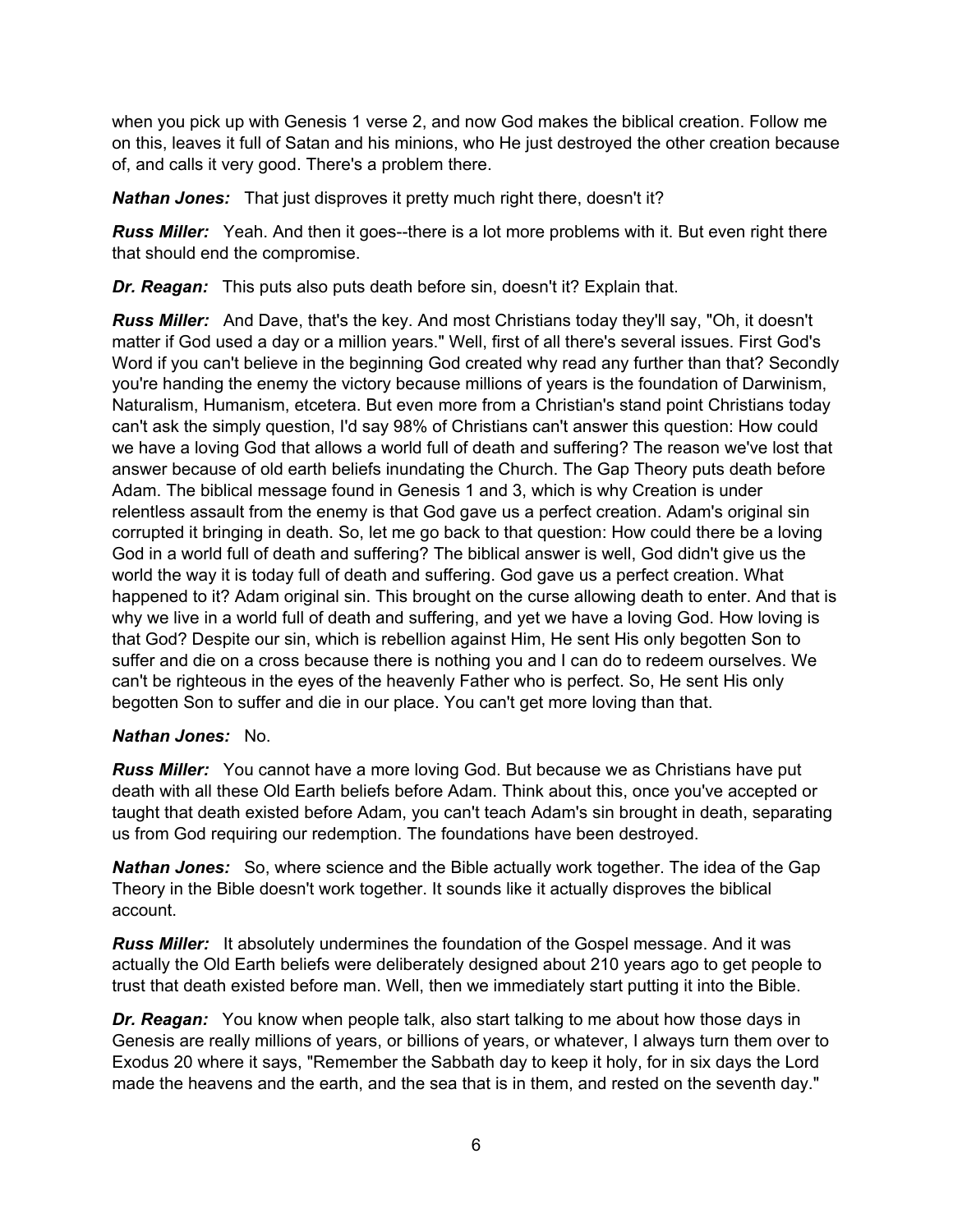*Russ Miller:* Etched into stone by God's very own finger on the Ten Commandments. And you know Dave, sometimes I ask myself why would God take the time in those brief Ten Commandments to reiterate He created in six days, resting on the seventh? I think He knew this would be Satan's major attack on His Word in the last day.

*Dr. Reagan:* Yeah.

*Russ Miller:* And God's Word is true, word for word, and cover to cover.

*Dr. Reagan:* Russ, you live in Arizona very near the Grand Canyon. And the Grand Canyon is a very important part of your life because I know that you in the summer time lead groups to the Grand Canyon and you lecture from the rim, and then you take them down to the bottom, and they go through on the river.

*Russ Miller:* Yes.

*Dr. Reagan:* And you lecture from there.

*Russ Miller:* Yes.

*Dr. Reagan:* And tell us a little bit about that and what is your point in doing that?

*Russ Miller:* Well, Dave I used to lead raft trips, seven day, and four day trips that went through the entire canyon, but those turn into raft trips. And really the purpose of our trips are to show people the truth of Gods' Word and bring glory to God, and bring people to a stronger, or even saving faith in our Lord Jesus. So, we do rim tours on the south rim. From the south rim, and most folks have either been to Grand Canyon or they've seen pictures of Grand Canyon, from the rim I can point out the original Creation Rock. And it blows people away.

*Dr. Reagan:* What do you mean by Creation Rock?

*Russ Miller:* The rock that we assume was there in this form at the end of the six day Creation when God called His creation good. Now, at that time it would have been covered by about two miles of sediments. The global flood when it erupted, the fountains of the deep erupted and for 150 days the water increased, and they were eroding about the top two miles of sediments. Then over the second 150 day period the waters began to abate, now they started laying down those sediments. Have you ever seen a miner with a pan? He scoops up some sediments, sloshes it back and forth. Well, that moving water stratifies out the sediments in his pan by grain size, weight, and density. Well, on a global scale the global flood sifted out those sediments over that 150 plus day period by grain size, weight, and density, and started laying them down on the second half of the flood. That's why the earth's crust are stratified layers, laid down by water separated by grain size, weight, and density. So, we have all shale, all sandstone, all mudstone, and that's just great proof of the global flood.

*Nathan Jones:* Not millions of years of laying down one layer after another?

*Russ Miller:* Exactly.

**Dr. Reagan:** Are you saying it didn't take millions of years for that little stream to carve that in there?

*Russ Miller:* You know, Dave, I know that's what's taught. And I know you're being facetious.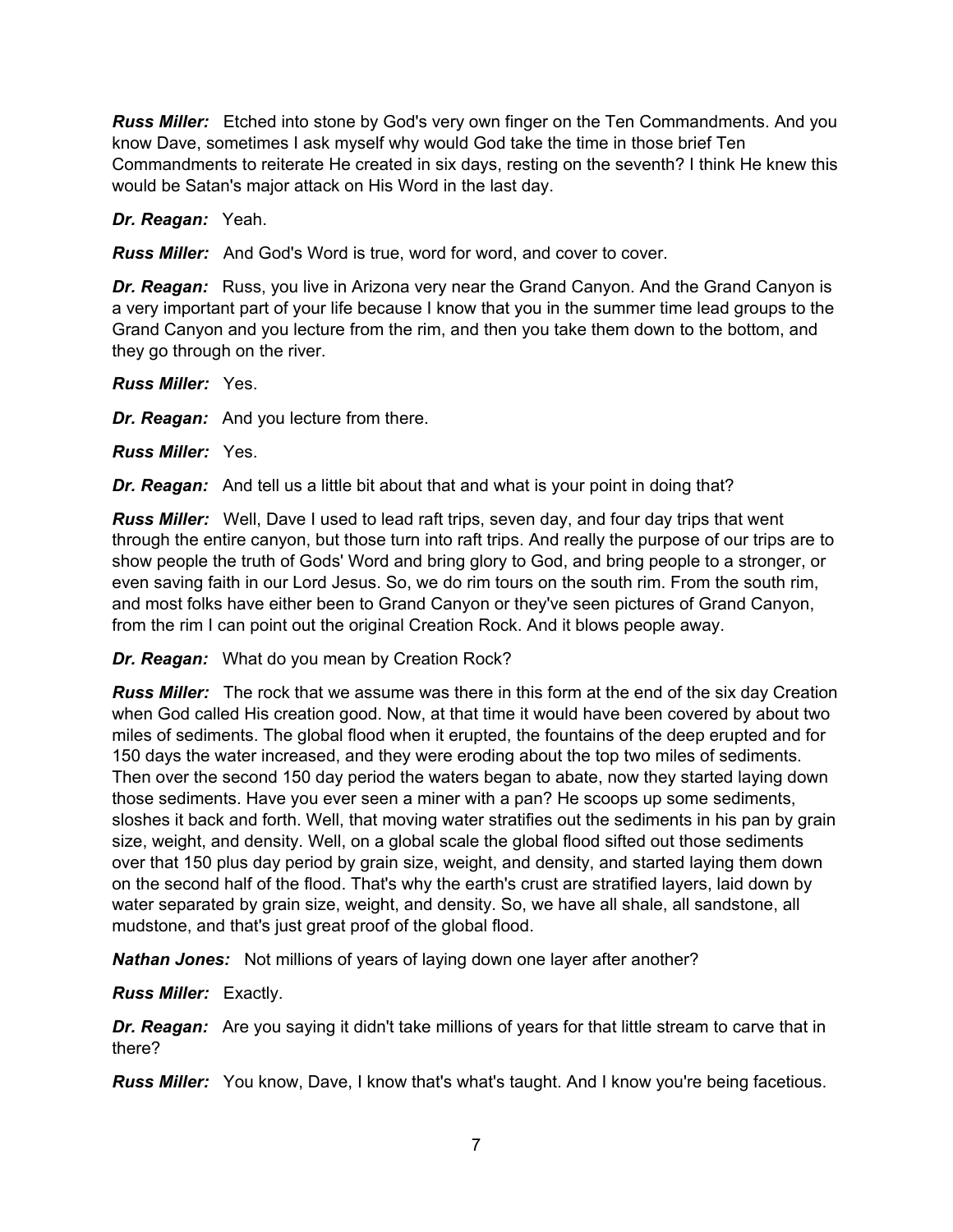### *Nathan Jones:* How can you tell?

*Russ Miller:* But, actually the Old Earth believers they've lost Grand Canyon. They don't even know how it could have formed slowly. They're coming up with all sorts of wild, crazy things.

*Dr. Reagan:* What about the evidence of Mount St. Helen's? The recent evidence?

*Russ Miller:* Well, God used Mount St. Helens. He showed us how canyon systems form quickly.

### *Dr. Reagan:* Just like that.

*Russ Miller:* How strata layers form very quickly. Three separate events showed us how finely stratified layers hundreds of feet thick can be laid down in matter of moments. And at Grand Canyon, so you've got the water eroded the two miles, and then laid them down. Well, in the gorge it cuts down deep enough to get into the non-stratified rock. The non-stratified rock we consider to be original creation rock. At the canyon they call it foundation rock. And the first of the Flood layers, the lowest of the horizontal flood layers at the canyon is the Tapeats Sandstone. And I can show you where the Tapeats lays right on top of the Creation Rock, literally and physically; where Creation and Judgment met. I can show you where you can put your thumb on Creation Rock and your fingers on the first of the Flood layers, literally, where Creation and Judgment physically met. And at the Grand Canyon that's not even the biggest thing I show at the canyon. The biggest thing we show is when you're on the rim looking down it's a mile, okay, it is a mile from the rim to the river. Ten primary strata layers laid down by water. But they will not tell you at Grand Canyon, because remember secularist own the system and their whole foundation is that there was never a global flood and the layers formed over millions of years of time. Putting death before Adam by the way. But at the Grand Canyon what they won't tell you is that mile from the rim to the river is nothing, there used to be a mile and a half of layers above the rim.

# *Nathan Jones:* Wow! On top of that?

*Russ Miller:* That have been removed from southern Utah, all the way to the sea, leaving behind what geological called the Grand Staircase. So, from the rim I can point north, you can see the first 2,000 foot tall cliffs 6,500 miles north as those layers are picked up, that's the Vermilion Cliffs. On our raft trip we raft through the Vermilion Cliffs, you've got these up to 2,000 foot cliffs on both sides of the river. And when you come out at Lee's Ferry and land, all of a sudden boom you emerge from the cliffs and they're gone. And I can show people that hey, there's no way to explain this but flooding on a global scale.

*Nathan Jones:* Yeah, the Colorado River couldn't have done it. Didn't the Colorado River actually flows the wrong way to have carved the Grand Canyon?

*Russ Miller:* Well, I wouldn't necessarily say that. It entered though the already formed canyon. So, there is the if you're looking at a satellite map of the canyon, you have Marble Canyon channels in from the north, the Little Colorado River channels in from the east. The Grand Canyon doesn't cut into the plain. Grand Canyon cuts through the upwarp. So toward the end of the flood the mountains arose, the valleys sank down, late flood waters, I'm going to give you the thirty-second version here. Late flood waters running across the continent. Any Pangaea, continental drift happened late in the Flood, the continents split apart where the fountains of the deep had been erupting. Late Flood waters remove that mile and a half of